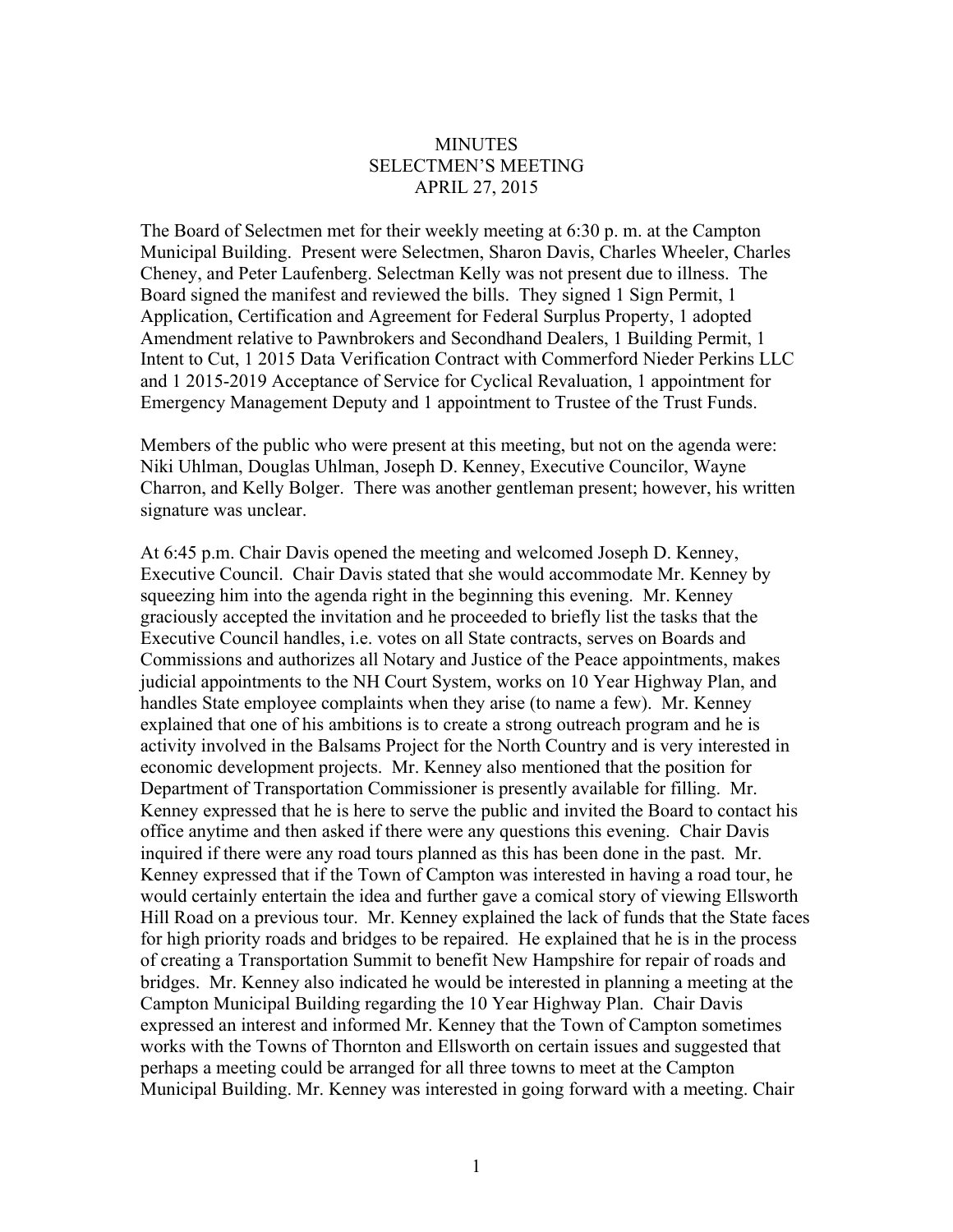Davis thanked Mr. Kenney for coming and looking forward to further communication with him regarding the 10 Year Highway Plan meeting in Campton.

At 7:00 p.m. Chair Davis called on Hannah Joyce, Town Clerk/Tax Collector as the Board's next appointment for the evening. Chair Davis thanked Mrs. Joyce for coming this evening and she explained the Board would first like to speak with her regarding tax agreements, more specifically, Small Claims actions, which Mrs. Joyce suggested to the Board at a previous meeting. Chair Davis inquired if Mrs. Joyce had done any further research on the Small Claims procedures and asked if she was prepared to go forward with this process. Mrs. Joyce informed the Board that due to budget cuts she was unable to pursue this process any further. Chair Davis informed Mrs. Joyce (as she is aware) that the budget cuts were the end results of the events that occurred at Town Meeting. Mrs. Joyce's hours were discussed and she expressed that 100 hours of overtime was not enough to do her daily tasks, without even considering the extra time that would be needed to devote to Small Claims actions. Chair Davis confirmed that the Board agreed that the calculation of 100 hours of overtime for her position was going to be sufficient for 2015 as there were not as many elections scheduled this year. Selectman Laufenberg inquired if any research had been done on Small Claims actions and Selectman Cheney inquired if, when Mrs. Joyce calculated her proposed budget for her salary, was any consideration made for the Small Claims action procedures. Mrs. Joyce confirmed that no Small Claims research has been done due to budget cuts and that when she did her Proposed 2015 Budget, before the budget cuts, she had calculated time in her then proposed salary (as opposed to hourly rate compensation) for the procedures. It was also pointed out that it was determined at Town Meeting (through legal counsel) that the Board of Selectmen could not determine the Town Clerk/Tax collector's position to be a salaried position as opposed to an hourly position, therefore, hourly compensation figures needed to be recalculated. Selectman Wheeler pointed out to Mrs. Joyce that the 100 hours of overtime calculated could certainly run over for the year, as long as the Town Clerk/Tax Collector's Budget does not go over the bottom line.

There was then discussion about tax agreements and Mrs. Joyce was not in favor of a Financial Affidavit and Chair Davis confirmed that the Financial Affidavit was advised by legal counsel and needed as support documentation.

Selectman Laufenberg inquired if Mrs. Joyce is still agreeable to arrange payment plans with taxpayers who are delinquent, but not in jeopardy. (However, the Select Board is the only authority who can waive interest over \$5.00). Mrs. Joyce confirmed that she will do this.

Ann Marie confirmed that letters have gone out to individuals regarding setting up new tax agreements and two taxpayers have responded by setting up appointments with the Board.

Chair Davis then informed Mrs. Joyce that the Board would like to discuss the Town Clerk/Tax Collector's office hours. Chair Davis explained that it has been brought to the attention of the Board that Mrs. Joyce is proposing to change the hours of operation.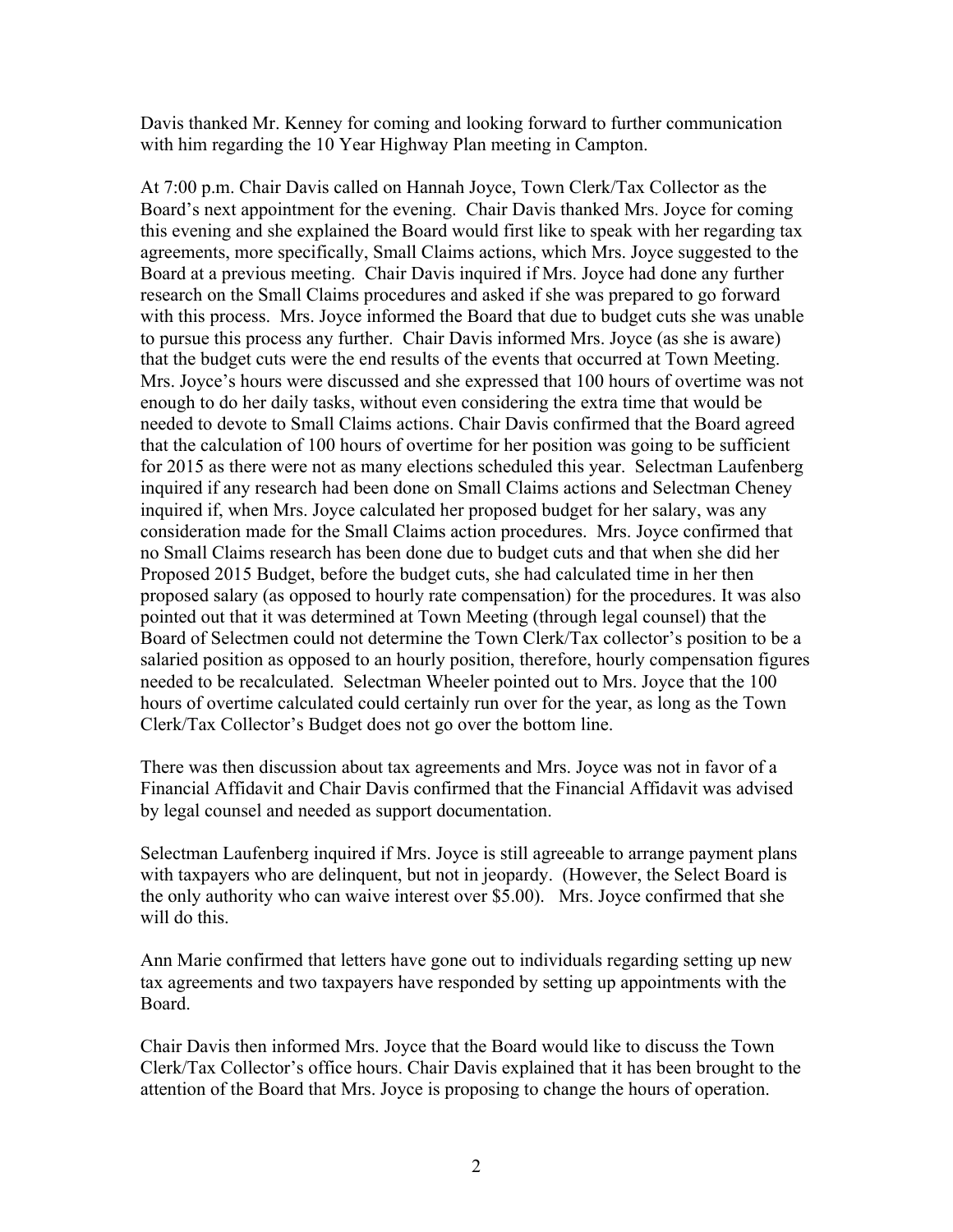Mrs. Joyce stated that that was not correct. Chair Davis informed her that the Board was not in favor of any reduction of hours of operation in the Town Clerk/Tax Collector's Office. Chair Davis further explained that the public has expressed that it is very hard for them to get to the Town Clerk/Tax Collector's office within the current hours of operation. Chair Davis inquired if the office hours could be changed to accommodate one day of earlier hours in the morning or later hours in the afternoon, with the possibility of staggering staff. Chair Davis stated that a comparison of hours of service in towns surrounding Campton and she compared Plymouth, Rumney and Thornton which had some extended hours either in the morning or afternoon. Mrs. Joyce was provided the comparison spreadsheet. Mrs. Joyce stated that she would take the suggestion under advisement. Chair Davis requested Mrs. Joyce get back to the Board in two weeks and Mrs. Joyce declined to get back to the Board. Chair Davis stated that another option would be to bring the hours of operation issue to the next Town Meeting and have the voters determine the hours of operation.

Chair Davis called on Wayne Charron who was present at the meeting who expressed his issues with the Town Clerk/Tax Collector's procedures that cause numerous lengthy visits and unnecessary demands placed on taxpayers therefore causing further inconveniences when registering their automobiles. He expressed inefficiency in the Town Clerk/Tax Collector's Office by causing more unnecessary work for taxpayers and therefore extended unnecessary work for the office staff. Chair Davis then called on Kelly Bolger who inquired if the Board could designate employees in the Town Clerk/Tax Collector's office who are appointed employees, rather than elected employees, to work specific hours. It was confirmed by Chair Davis that the Board was not going to take this type of action at the present time and Selectman Wheeler added that they consider it to be micromanaging.

Chair Davis then thanked Mrs. Joyce for coming in and will look forward to her decision on office hours.

Chair Davis then called for a Motion to approve the Minutes and Non Public Minutes of April 20, 2015. After one revision made by Selectman Laufenberg, to the regular Minutes, a Motion was made by Selectman Laufenberg to approve the regular Minutes as revised and to approve the Non Public Minutes as written. The Motion was seconded by Selectman Wheeler and Minutes and Non Public Minutes were unanimously approved.

Chair Davis called on Ann Marie to review correspondence. Ann Marie distributed to the Board a Health insurance contribution comparison of municipalities in the area with a population range of 2,000-4,999, which the Board previously requested.

Ann Marie distributed a summary of current and renewal rates for dental insurance which was received from the Town's current dental insurance carrier. Selectman Laufenberg stated that, after research, the Town's current dental insurance plan appears to be the best scenario (at present) and suggested that the Town continue with this plan. Ann Marie indicated that the current plan will increase in premiums by 5% starting in July.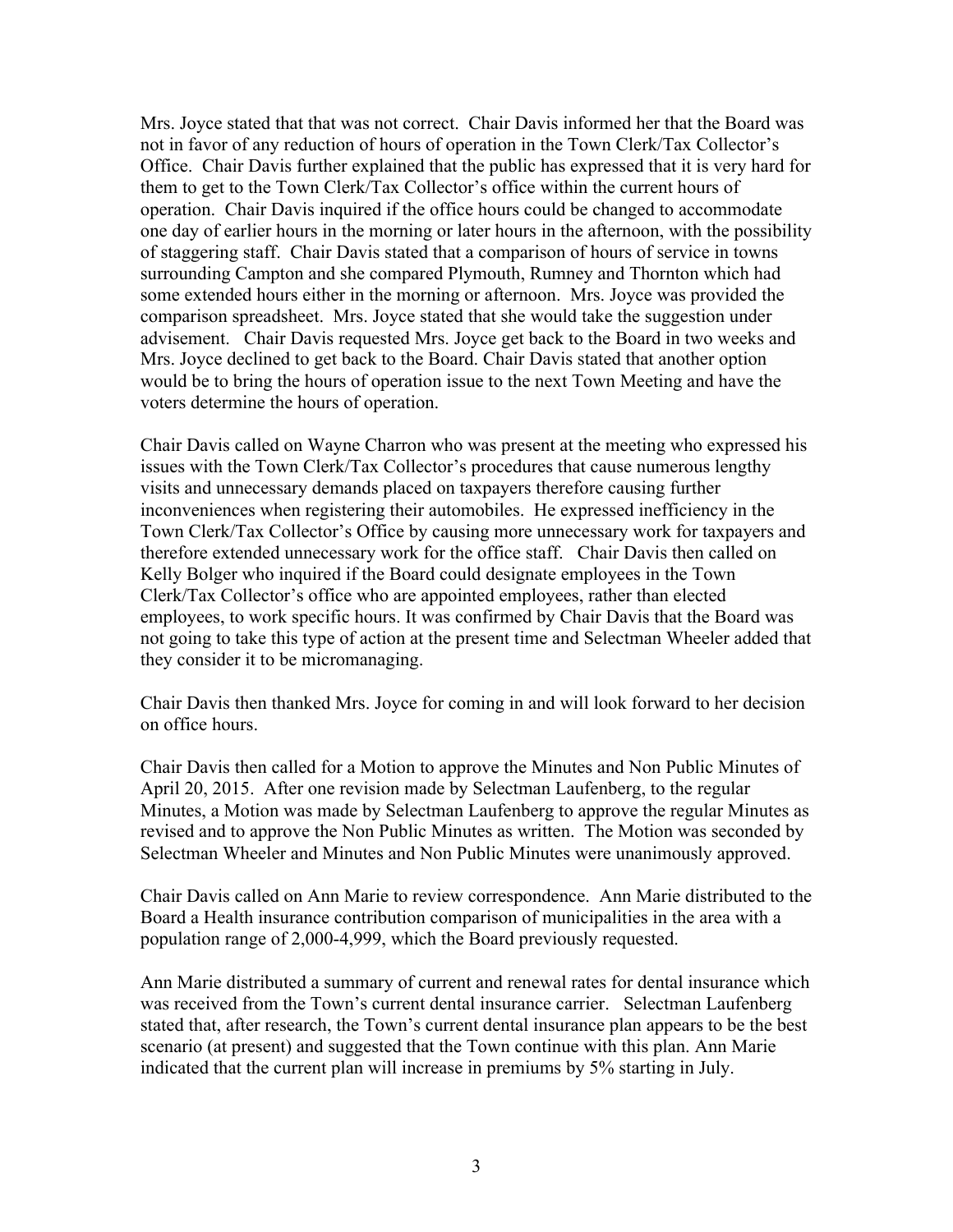Selectman Laufenberg inquired if the Board would like him further pursue the dental insurance issues with R.J. Dragon. The Board concurred.

A letter was received from NH DOT regarding the red list of bridges in Town. The Perch Pond Road Bridge was cited for subflooring issues. Selectman Cheney inquired if the Road Agent received a copy of the report. Ann Marie stated that she would provide Robert "Butch" Bain with a copy of the red list.

Ann Marie indicated that the Thornton Select Board is willing to meet with the Fire Commissioners for a short meeting on Monday, May 18, 2015, at the Campton Municipal Building and she wanted to know if the Board was in favor of this date. The Board concurred and Ann Marie will arrange the meeting with Tammie Beaulieu, Thornton Town Administrator and also notify the Ellsworth Select Board.

Ann Marie indicated that Jennah Partington will be coming in to the office on May 13th to answer any health insurance questions. Ann Marie informed the Board that the HRA account is set up and the full amount has been deposited on each card. Ann Marie stated that she will get a monthly report on each employee which will provide what has been paid out. Ann Marie indicated that Nancy Mardin sent a thank you note for the opportunity to set up the HRA account at the bank.

There being no further correspondence, Chair Davis continued the meeting with Other Business – Selectmen's Input. Chair Davis called on Selectman Cheney who inquired if the letter went out regarding the Merrill property. Ann Marie confirmed it had and she made copies and placed them in the Board members' boxes this evening. Selectman Cheney also inquired about a check to Thornton Collision for maintenance of a Police vehicle. Ann Marie will check with Chief Warn regarding his inquiry.

Selectman Wheeler gave statistical figures on the median age and yearly salaries of females and males in the Town of Campton which the Board found interesting.

Chair Davis stated that a few months ago she provided Board members with a job description that she prepared for the position of Finance Assistant in the Administration Department providing for a 4 day work week. Chair Davis informed the Board that the description was shortened to allow for the 2 day work week. Chair Davis proposed that the job description be approved. Chair Davis called on Selectman Wheeler who made a Motion to approve the job description of the Financial Assistant. The Motion was seconded by Selectman Laufenberg and with a roll call vote: Selectman Wheeler – aye, Selectman Davis – aye, Selectman Cheney – aye and Selectman Laufenberg – aye, the was Motion was unanimously approved.

Chair Davis also distributed to the Board a Draft Public Notice Policy (4-14-15) and recommended that the Board approve the policy. Chair Davis called on Selectman Wheeler who made a Motion to accept the Public Notice Policy adopted 4/14/15. The Motion was seconded by Selectman Laufenberg, and with a roll call vote: Selectman Wheeler – aye, Selectman Davis – aye, Selectman Cheney – aye, and Selectman